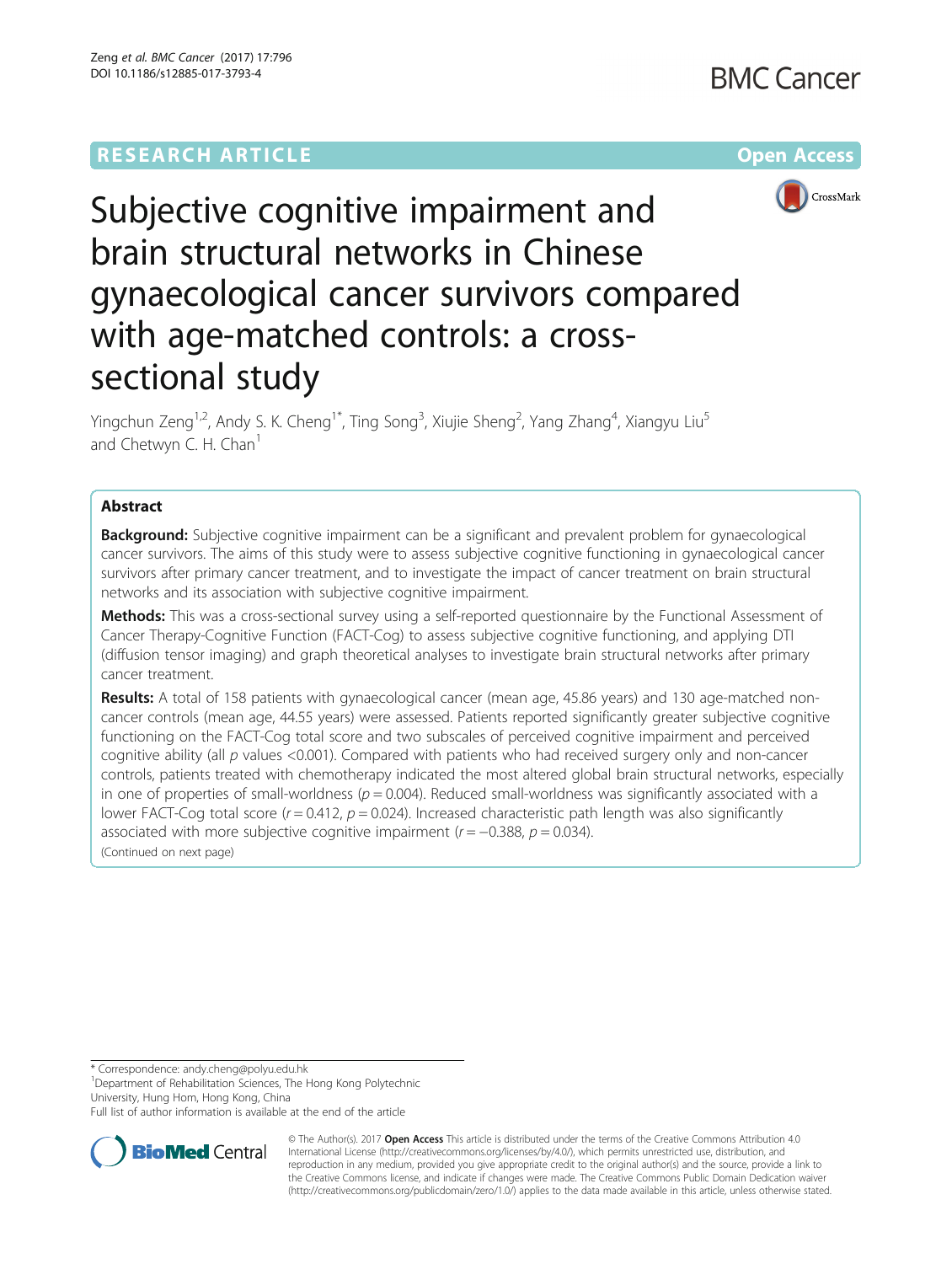# (Continued from previous page)

**Conclusion:** When compared with non-cancer controls, a considerable proportion of gynaecological cancer survivors may exhibit subjective cognitive impairment. This study provides the first evidence of brain structural network alteration in gynaecological cancer patients at post-treatment, and offers novel insights regarding the possible neurobiological mechanism of cancer-related cognitive impairment (CRCI) in gynaecological cancer patients. As primary cancer treatment can result in a more random organisation of structural brain networks, this may reduce brain functional specificity and segregation, and have implications for cognitive impairment. Future prospective and longitudinal studies are needed to build upon the study findings in order to assess potentially relevant clinical and psychosocial variables and brain network measures, so as to more accurately understand the specific risk factors related to subjective cognitive impairment in the gynaecological cancer population. Such knowledge could inform the development of appropriate treatment and rehabilitation efforts to ameliorate cognitive impairment in gynaecological cancer survivors.

Keywords: Subjective cognitive impairment, Chemotherapy, Brain networks, Gynaecological cancer, China

# Background

Cognitive impairment can be a significant and prevalent problem for survivors with gynaecological cancer [\[1](#page-8-0), [2](#page-8-0)]. Cognitive impairment often refers to cancer-related cognitive impairment (CRCI), which can be related to the cancer itself, as well as to its treatment, for example surgery, chemotherapy, and radiation therapy [\[3, 4](#page-8-0)]. As CRCI can negatively impact quality of life and daily life functioning in cancer survivors [\[5, 6](#page-8-0)], it is important to investigate such late effects and to understand the course and causes of CRCI for guiding future treatment and rehabilitation efforts [[7](#page-8-0)–[10](#page-8-0)].

CRCI may be related to a number of psychological factors that are seldom investigated in the context of gynaecological cancer, although gynaecological cancer is the second most prevalent form of cancer among women in China [\[11\]](#page-8-0). Psychological distress has been found to be negatively associated with neuropsychological performance in cancer patients [\[8, 12](#page-8-0)]. Research has also found that perceived cancer-related fatigue and anxiety resulted in CRCI in cancer survivors [[13, 14](#page-8-0)]. Furthermore, treatment-related mood changes, such as depression, have also significantly influenced many cancer survivors' cognitive functioning [[13](#page-8-0), [15](#page-8-0)–[17](#page-8-0)]. Other research found that age and education levels were also associated with changes in cognitive function among gynaecological cancer survivors [\[6\]](#page-8-0).

Self-reported cognitive impairment are also associated with structural and functional changes in the brain that can be detected by magnetic resonance imaging (MRI) [[10](#page-8-0), [17](#page-8-0)]. Brain networks are organised such that specialised regions or clusters of neurons are highly connected to their neighbours but sparsely connected to distant regions [[18](#page-8-0)]. "Brain structural network that tends to display as a small-world network organization, which is characterized by high clustering in local regions while retaining relatively short path lengths across all brain regions, supporting the notion of the brain in an optimal balance between segregation and integration in information processing between brain regions

[[10](#page-8-0), [19](#page-8-0), [20\]](#page-9-0)". "Cognitive functions are believed to be supported by parallel neural networks that must balance the competing demands of segregation and integration [[21\]](#page-9-0)." Observational studies have found that alterations in the brain structural network have been demonstrated to have adverse effects on cognition in both female and male cancer survivors [\[10,](#page-8-0) [22\]](#page-9-0). However, much remains unknown about the effects of cancer and its treatment on brain structural networks in gynaecological cancer populations.

In view of the poor understanding of the psychosocial impacts of cancer treatment on perceived cognitive impairment and brain networks in gynaecological cancer survivors, it is important to explore CRCI and its associated factors in this population. Therefore, this study aims to assess subjective cognitive functioning in gynaecological cancer survivors after primary cancer treatment, and to investigate the impact of cancer treatment on brain structural networks and cancer treatment's association with cognitive impairment. This study also aims to explore associated predictors of subjective cognitive impairment in order to gain a deeper understanding of potential factors of importance to CRCI.

# **Methods**

This cross-sectional study was conducted to assess research participants' subjective cognitive functioning, psychological wellbeing and brain structural networks immediately after primary cancer treatment. Age-matched non-cancer controls were simultaneously assessed using these outcome measures for direct comparison.

# Subjects

Patients were recruited in South China, at a tumor hospital and at a general hospital's gynaecological oncology unit. This study obtained ethical approval from the ethics committees at both Hunan Cancer Hospital and The Third Affiliated Hospital of Guangzhou Medical University. Subjects were Chinese females ages 18 to 60 years; with a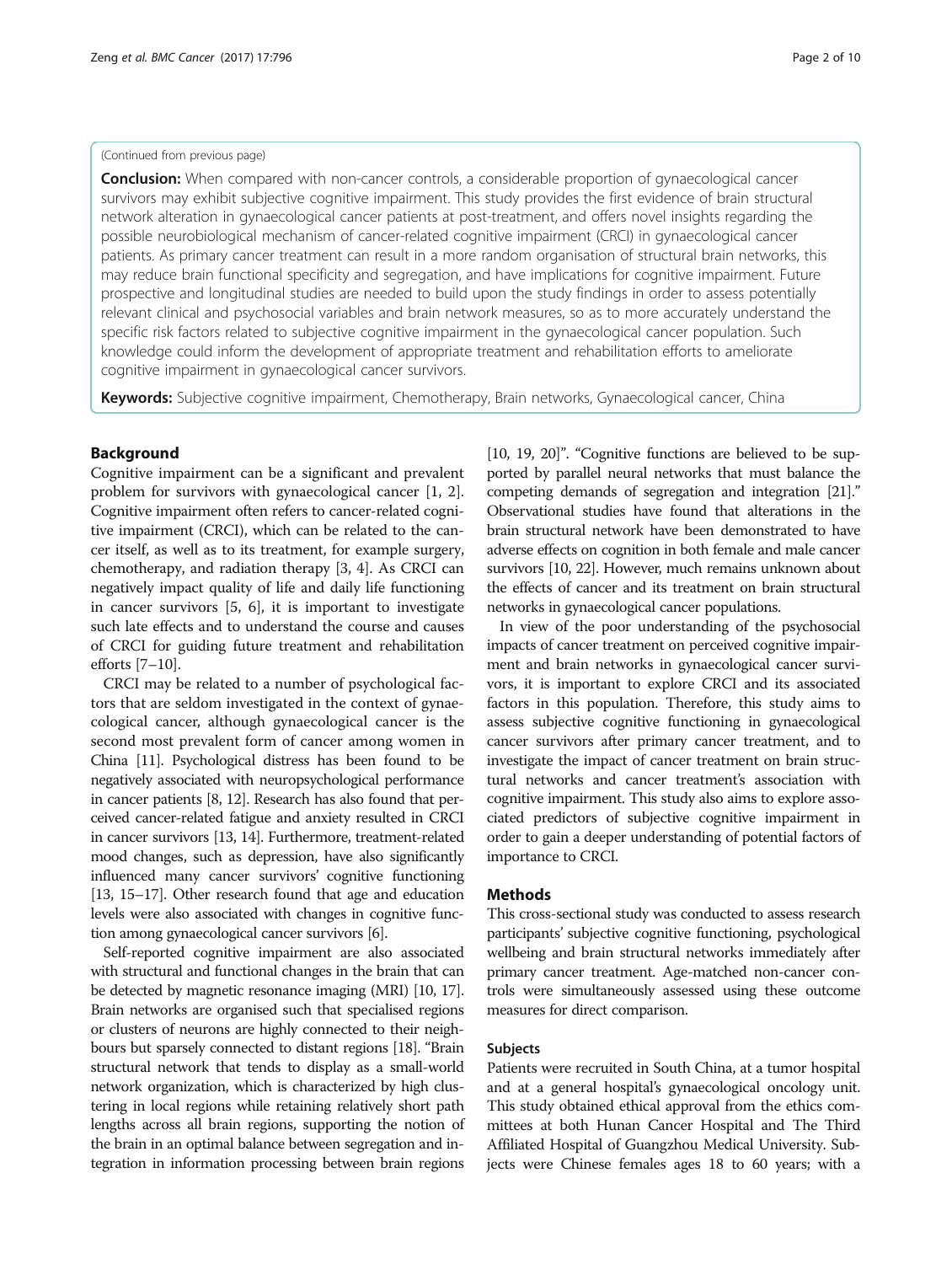primary diagnosis of gynaecological cancer, without metastatic disease. Patient exclusion criteria were women who did not have a primary diagnosis of cancer, and/or who were in a terminal stage of cancer. Advertisements to recruit non-cancer controls were posted in the hospitals' common areas. Each non-cancer control subject was within 2 years of the age of the patient. All participants had to be without a diagnosis of a neurodegenerative disease or any potential psychiatric disorder, and without the use of psychotropic medication. All study participants provided written informed consent to participate.

### Self-reported cognitive measures

Subjective cognitive functioning was assessed using the Functional Assessment of Cancer Therapy-Cognitive (FACT-Cog) scale. A self-report questionnaire measures perceived cognitive impairment, comments from others, perceived cognitive ability, and impact of cognitive impairment on quality of life [\[23](#page-9-0)]. The FACT-Cog consists of 37 items and the overall cognitive function is the sum of the four subscales [[23](#page-9-0)]. Higher scores indicate better cognitive function (i.e. lower subjective cognitive impairment).

#### Psychological measures and general information sheet

Depression and anxiety were evaluated using the Chinese version of the Hospital Anxiety and Depression Scale (HADS) [[24\]](#page-9-0). The HADS is a 14-item self-assessment scale for a screening instrument to assess patients' anxiety and depression levels. Each item is scored from 0 to 3. The anxiety and depression sub-scores are both on scales of 0 to 21. Higher total scores indicate higher levels of anxiety and depression [\[24\]](#page-9-0). The Chinese version of HADS has been reported to have acceptable internal consistency and validity [[25, 26](#page-9-0)], and is found to be a reliable tool for assessing psychological disturbances in cancer survivors [\[24\]](#page-9-0). The Brief Fatigue Inventory (BFI) has been validated as a short and comprehensive instrument to assess the severity of fatigue and fatigue-related impairment in cancer survivors [\[27](#page-9-0), [28](#page-9-0)]. It consists of 10 items and allows a basic assessment of the dimensions of activity, ability to walk, mood, work, interpersonal relationships, and enjoyment of life [\[27\]](#page-9-0). Lower scores indicate less severity of fatigue [\[27\]](#page-9-0). A general information sheet collected subjects' demographic and clinical characteristics in terms of age, education level, employment, and marital status. Patients' clinical information included cancer types, disease stage, and treatment received (e.g., Surgery, Radiation, Chemotherapy).

### MRI data acquisition

The MRI data were acquired using a Philips 3 T Achieva MRI scanner with an 8-channel head coil. Structural brain networks were assessed in 30 participants who reported cognitive complaints (with the FACT-Cog summary

score ≤ 85): ten out of 130 healthy controls had a FACT-Cog summary score of less than 85, then 10 age-matched surgery patients and 10 age-matched patients with chemotherapy who also reported cognitive complaints were included in brain MRI scanning.. This cut-off score for the FACT-Cog was based on existing published studies [\[17](#page-8-0), [29](#page-9-0)]. DTI (diffusion tensor imaging) and high-resolution structural T1-weighted brain scans were obtained using single-shot echo-planar imaging (EPI) (acquisition matrix =  $128 \times 128$ ; TE = Minimum;  $TR = 16,000$  ms; field of view = 256 mm × 256 mm; slice thickness/gap = 2.0 mm/0 mm; scanning time = 6 min 56 s) with 32 distributed isotropic orientations for the diffusion-sensitising gradients at a b-value of 1000 s/ mm2 and a b-value of 0. T1-weighted imaging was achieved for morphometric (GM volume, cortical thickness and surface area) analysis using threedimensional fast spoiled-gradient recalled acquisition in steady state in 166 coronal slices (acquisition matrix  $= 128 \times 128$ ; TE = 3.9 ms; TR = 9.6 ms; field of view = 256 mm  $\times$  256 mm; slice thickness/gap = 2 mm/0 mm; scanning time approximately 7 min).

### Statistical analysis

Data related to self-reported cognitive and psychological measures were analysed using SPSS for Windows (version 21; IBM SPSS Statistics, Armonk, NY, USA). Descriptive, comparison and regression analysis were used to analyse behavioural data. Descriptive statistics were used to describe sociodemographic and clinical characteristics of the sample. In comparing subject characteristics, cognitive and psychological measures between patients and healthy controls used independent t-tests for continuous variables, and chi-square or Fischer exact tests were used for testing differences in categorical measures. To analyse the relationship between perceived cognitive functioning and associated factors, a univariate analysis was used followed by multiple regression analysis. As sociodemographic factors, such as age and education level, have been found to be associated with cognitive functioning in ovarian cancer survivors [\[6](#page-8-0)], it is important to adjust for these factors, as they may potentially confound the relationship between subjective cognitive impairment and associated factors. The residuals' normality, linearity, and homoscedasticity were checked to ensure the validity of the linear regression model [\[30](#page-9-0)]. Multiple linear regression analysis was performed using a forward stepwise approach, in which variables were significantly related to the total FACT-Cog score in the univariate analysis (it must be at a cutoff  $p$ value of 0.1 in the univariate analysis). Analysis of variance (ANOVA) was used to compare three participant groups reported with subjective cognitive impairment and brain structural network properties. Associations between brain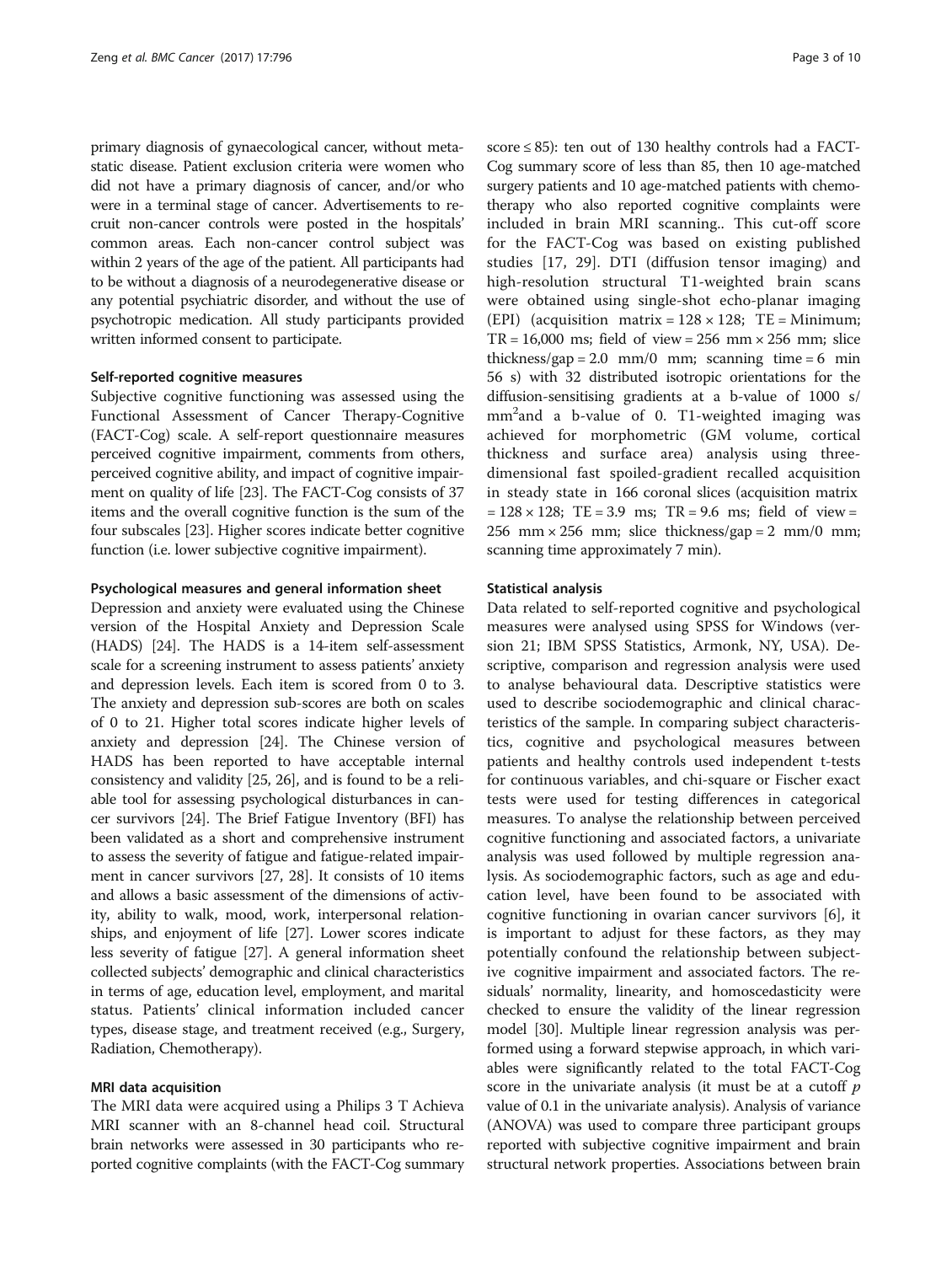network properties and subjective cognitive impairment were explored using Pearson's correlation coefficient. The threshold of  $P < 0.05$  was used to assess statistical significance.

# MRI data processing and analyses

The DTI images were preprocessed using PANDA: a pipeline toolbox for analysing brain diffusion images ([https://www.nitrc.org/projects/panda/\)](https://www.nitrc.org/projects/panda). Each individual's DTI dataset was registered to the same individual's highresolution structural image and then into the standard Montreal Neurological Institute (MNI) space using affine transformations. Fractional Anisotropy (FA) images were created from the pre-processed DTI data of all subjects. All FA images were then non-linearly aligned to a common space. The mean FA image was used to represent the centre of all tracts common to the group. Then, all subjects' aligned FA data were projected onto the skeleton, and the resulting data were subjected to voxelwise crosssubject statistics. Whole brain tractography was then performed in the patient's native space for each subject at each time point using a deterministic streamlined approach [[31, 32](#page-9-0)], in which fibre pathways were reconstructed by following the main diffusion tensor direction as indicated by the principal eigenvector, until an FA value of 0.20 or lower was reached, or until an angular turn of 45 degrees or more was made [[31](#page-9-0), [32\]](#page-9-0).

The assessment of brain network measures was performed using the toolkit of graph theoretical network analysis (GRETNA) ([https://www.nitrc.org/projects/gretna/](https://www.nitrc.org/projects/gretna)). The voxelwise brain structural network analyses were performed using the CPU-GUI platform of GRETNA [\[33](#page-9-0)]. The following characteristic graph metrics were estimated to describe the topological organisation of the whole brain structural networks: global topological properties consist of small-world measures and global network efficiency; local topological properties include local network efficiency, nodal clustering coefficient, and nodal shortest path length.

# Results

## Research participant characteristics

Of the 288 participants, 158 patients with gynaecological cancer had completed primary cancer treatment within a week, and 130 noncancer controls were balanced in terms of age and marital status (Table [1](#page-4-0)). Nearly half of patient participants ( $n = 81, 51.3\%$ ) were in the early stages of cancer, more than  $60\%$  of patients ( $n = 98$ , 62.0%) had a diagnosis of cervical cancer, and more than half of patients were receiving chemotherapy or a combination of chemotherapy and other cancer treatment. All research subjects' demographic and clinical characteristics are shown in Table [1.](#page-4-0)

# Self-reported cognitive functioning

From Table [2](#page-4-0), gynaecological cancer survivors reported statistically higher subjective cognitive impairment than healthy controls  $(p < 0.001)$ , especially in the subscale scores of perceived cognitive impairment and perceived cognitive ability (all  $P$  values <0.001). Within the patient group, patients receiving chemotherapy scored lower in the FACT-Cog total scores and four subscale scores (Table [3\)](#page-5-0). According to Vardy et al. [\[17,](#page-8-0) [29\]](#page-9-0), subjects were categorised as having subjective cognitive impairment with a FACT-Cog score of 85 or less. Of 158 patients, a total of 64 (40.51%) reported subjective cognitive impairment. Within the patient group, 16 subjects (10.13%) in the surgery group had subjective cognitive impairment and 48 subjects (30.38%) receiving chemotherapy had perceived cognitive impairment. Of 130 healthy controls, a total of 10 subjects (7.69%) perceived cognitive impairment.

# Psychological measures and associated predictors of FACT-cog outcomes

While there were no statistically significant differences between patients and healthy controls in terms of anxiety, depression, and fatigue levels (Table [2](#page-4-0)), there were greater anxiety and fatigue levels in the subgroup of patients receiving chemotherapy ( $p = 0.014$ , and  $p < 0.001$ , respectively) (Table [3\)](#page-5-0). Associated predictors of cognitive outcomes were explored using multivariate linear regression analysis (Table [4\)](#page-5-0). Hierarchical multiple regression analyses were performed to identify significant associated factors for subjective cognitive impairment. A forward stepwise approach was used. There were no confounders accounting for the association between associated predictors and perceived cognitive functioning. The total variance explained by the linear regression model was 40.8%. Employment status, receipt of chemotherapy and depressive symptoms were statistically significant predictors of perceived cognitive functioning (standardized beta =  $-0.199$ ,  $-0.129$  and  $-0.331$ , respectively; all  $p$  values < 0.05).

# Brain structural networks and correlations with subjective cognitive impairment

From Table [5,](#page-6-0) within global topological properties three groups had a small-world connectome organisation, as the mean small-worldness index was greater than one. There were statistically significant differences in terms of small-worldness index ( $p = 0.004$ ). Patients receiving chemotherapy had the lowest mean small-worldness index, compared with patients who received surgery only and healthy controls. Lower small-worldness index was associated with more subjective cognitive impairment  $(r = 0.412, p = 0.024)$  (Fig. [1](#page-6-0)). For the local topological properties, there were no statistically significant differences including nodal efficiency, nodal clustering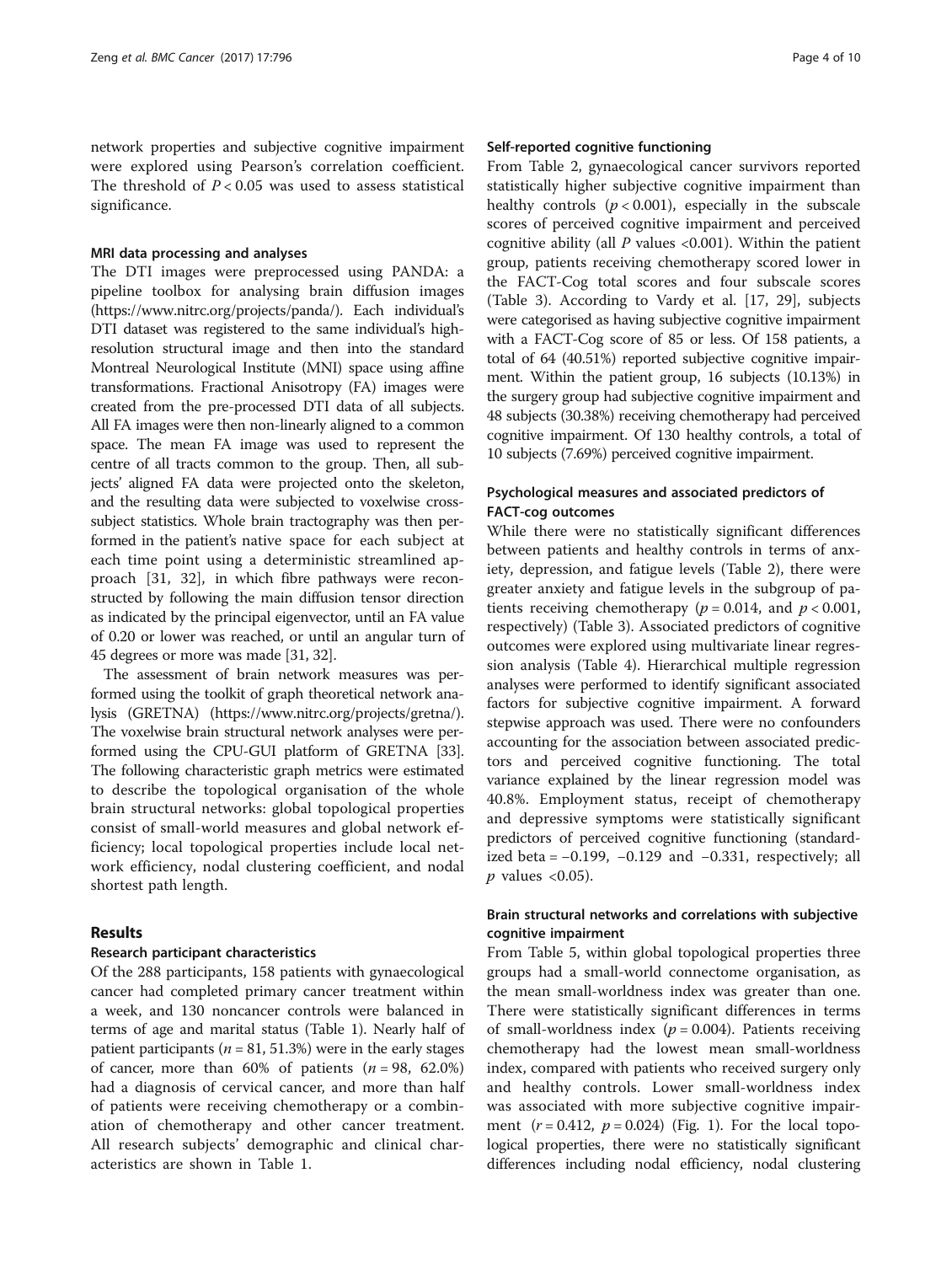<span id="page-4-0"></span>Table 1 Demographic and clinical characteristics of participant groups

| Variables                          | Mean (SD) / n (%)      |                                |            |
|------------------------------------|------------------------|--------------------------------|------------|
|                                    | Patients ( $n = 158$ ) | Healthy controls ( $n = 130$ ) | $p$ -Value |
| Age (years)                        | 45.86 (10.56)          | 44.55 (9.72)                   | 0.157      |
| Education levels                   |                        |                                | < 0.001    |
| Primary school or below            | 103 (65.2)             | 65 (50.0)                      |            |
| High school                        | 34 (21.5)              | 15(11.5)                       |            |
| College or above                   | 21 (13.3)              | 50 (38.5)                      |            |
| Employment status                  |                        |                                | < 0.001    |
| Employed but on medical leave      | 32 (20.3)              | 100 (76.9)                     |            |
| Unemployed or retired              | 126 (79.7)             | 30 (23.1)                      |            |
| Marital status                     |                        |                                | 0.895      |
| Single                             | 9(5.7)                 | 8(6.2)                         |            |
| Married                            | 142 (89.9)             | 117 (90.0)                     |            |
| Divorced                           | 6(3.8)                 | 5(3.8)                         |            |
| Widowed                            | 1(0.6)                 | 0(0.0)                         |            |
| Disease stage                      |                        |                                |            |
| Early stage                        | 81 (51.3)              |                                |            |
| Middle stage                       | 57 (36.1)              |                                |            |
| Advanced stage                     | 20 (12.6)              |                                |            |
| Disease diagnosis                  |                        |                                |            |
| Cervical cancer                    | 98 (62.0)              |                                |            |
| Ovarian cancer                     | 28 (17.7)              |                                |            |
| Uterine cancer                     | 14 (8.9)               |                                |            |
| Other (e.g. GTN)                   | 18 (11.4)              |                                |            |
| Types of treatment                 |                        |                                |            |
| Surgery                            | 37 (23.4)              |                                |            |
| Chemotherapy                       | 14(8.9)                |                                |            |
| Surgery + chemotherapy             | 71 (44.9)              |                                |            |
| Surgery + radiation + chemotherapy | 21(13.3)               |                                |            |
| Radiation + chemotherapy           | 15(9.5)                |                                |            |

Abbreviation: GTN Gestational Trophoblastic Neoplasia

Table 2 Mean scores of cognitive and psychological measures in each group

| Measures                       | Mean (SD)             |                                | p-Value |  |
|--------------------------------|-----------------------|--------------------------------|---------|--|
|                                | Patient ( $n = 158$ ) | Healthy controls ( $n = 130$ ) |         |  |
| FACT-Cog                       | 99.80 (19.67)         | 112.33 (21.53)                 | < 0.001 |  |
| Perceived cognitive impairment | 57.38 (11.51)         | 65.21 (12.20)                  | < 0.001 |  |
| Comments from others           | 14.51 (2.75)          | 14.37 (2.26)                   | 0.658   |  |
| Perceived cognitive ability    | 16.24(6.81)           | 21.20 (8.02)                   | < 0.001 |  |
| Impact on QOL                  | 11.53(3.54)           | 11.73 (4.05)                   | 0.667   |  |
| <b>HADS</b>                    |                       |                                |         |  |
| Anxiety                        | 5.86 (4.28)           | 5.40 (3.86)                    | 0.352   |  |
| Depression                     | 5.17(4.33)            | 4.52(3.50)                     | 0.171   |  |
| BFI-total                      | 32.52 (21.20)         | 27.25 (21.72)                  | 0.062   |  |

Abbreviation: BFI Brief Fatigue Inventory, FACT-Cog Functional Assessment of Cancer Therapy-Cognition, HADS Hospital Anxiety and Depression Scale Bolded  $p$  values are statistically signifcant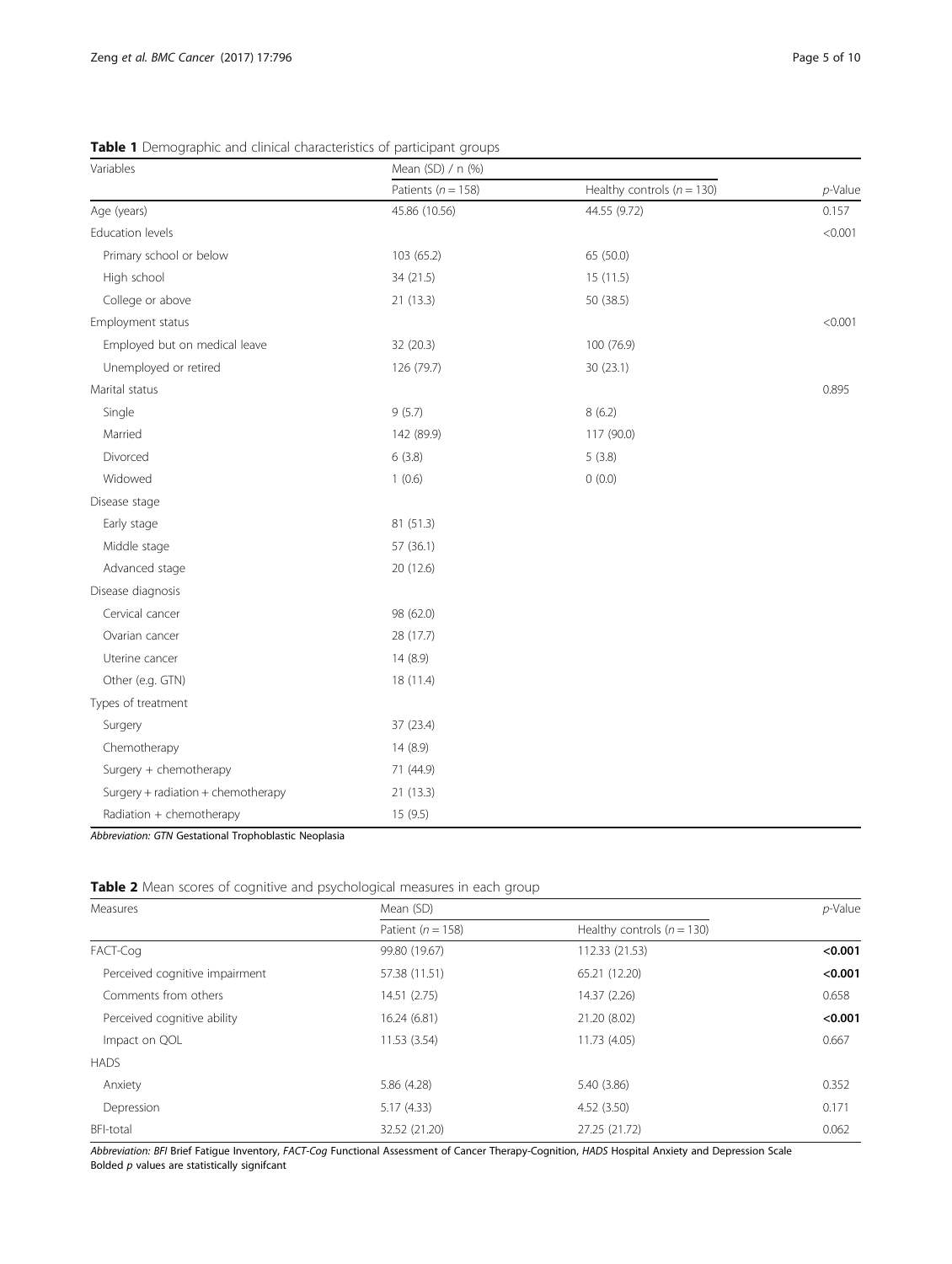| Measures                       | Mean (SD)               |                          | p-Value |
|--------------------------------|-------------------------|--------------------------|---------|
|                                | Surgery only $(n = 37)$ | Receiving CT $(n = 121)$ |         |
| FACT-Cog                       | 108.25 (17.84)          | 97.28 (19.55)            | 0.003   |
| Perceived cognitive impairment | 61.76 (8.74)            | 56.04 (11.95)            | 0.002   |
| Comments from others           | 15.24 (1.77)            | 14.29 (2.95)             | 0.019   |
| Perceived cognitive ability    | 18.22 (7.71)            | 15.66 (6.44)             | 0.047   |
| Impact on QOL                  | 13.21 (3.12)            | 11.28 (4.20)             | 0.003   |

<span id="page-5-0"></span>Table 3 Mean scores of cognitive and psychological measures in the patient group

BFI-total 19.08 (17.41) 34.33 (22.26) <0.001 Abbreviation: BFI Brief Fatigue Inventory, CT Chemothrapy, FACT-Cog Functional Assessment of Cancer Therapy-Cognition, HADS Hospital Anxiety and Depression Scale Bolded  $p$  values are statistically signifcant

Anxiety 4.35 (3.97) 6.32 (4.28) 0.014 Depression 4.00 (3.28) 5.52 (4.31) 0.060

coefficient, and shortest path length (all  $p$  values >0.05). Shorter characteristic path length, which indicates more efficient network organisation, was significantly associated with fewer subjective cognitive impairment  $(r = -0.388,$  $p = 0.034$ ) (Fig. [2](#page-7-0)).

# Discussion

HADS

This was a cross-sectional survey using a self-reported questionnaire to assess subjective cognitive functioning, and applying DTI and graph theoretical analyses to investigate brain structural networks after primary cancer treatment. Compared with non-cancer controls, patients reported a higher prevalence of subjective cognitive impairment, especially in the subgroup of patients receiving chemotherapy. Regression analysis also confirmed that receipt of chemotherapy was one of the significant predictors of CRCI. Other risk factors related to CRCI in gynaecological cancer survivors included employment status and depression. Consistent with previous studies, the prevalence of CRCI was significantly higher in survivors with depression than in survivors without depression [[15, 16,](#page-8-0) [34\]](#page-9-0). Yet at the same time, in the non-depressed survivors, the severity CRCI was significantly higher in survivors receiving chemotherapy than in survivors without receipt of chemotherapy. This study finding suggests

that CRCI could possibly be associated with chemotherapy rather than depressive symptoms. Previous research found that Chinese female cancer survivors reported higher levels of anxiety and depression, resulting in lower levels of work productivity [[35](#page-9-0)]. In consequence, employed cancer survivors experienced work limitations more frequently, leading to more cognitive impairment.

While there is a growing concern regarding possible CRCI following primary cancer treatment [\[36\]](#page-9-0), appropriately assessing cognitive impairment in cancer survivors is an important aspect of CRCI [[37](#page-9-0)]. "CRCI is usually subtle, and standard definitions of impairment on neuropsychological assessments may not formally identify these mild, but nonetheless functionally disruptive changes [[12](#page-8-0)]." In contrast, self-report methods may be more sensitive to identify subtle changes, "because self-report taps a patient's self-knowledge of their previous ability, whereas neuropsychological testing usually approximates premorbid functioning by using test-based norms [[37](#page-9-0)]". In particular, self-reported cognitive measures also require substantially fewer resources than do formal neurocognitive tests, due to the lack of practice effects and clinical adaptability [\[16](#page-8-0), [37](#page-9-0)]. While self-reported cognitive measures have several important strengths in research settings, future studies should utilise both subjective and

**Table 4** Factors associated with cognitive complaints (FACT-Cog) in the patient group

| Variables               | Unstandardized<br>Coefficients (B) | Standard<br>Error | Standardized<br>Coefficients Beta | p-Value |
|-------------------------|------------------------------------|-------------------|-----------------------------------|---------|
| Age                     | $-0.129$                           | 0.123             | $-0.070$                          | 0.294   |
| Employment status       | $-9.884$                           | 3.336             | $-0.199$                          | 0.004   |
| Receipt of chemotherapy | $-6.077$                           | 2.997             | $-0.129$                          | 0.044   |
| Anxiety                 | $-0.935$                           | 0.515             | $-0.203$                          | 0.071   |
| Depression              | $-1.503$                           | 0.488             | $-0.331$                          | 0.002   |
| BFI total score         | $-0.127$                           | 0.065             | $-0.140$                          | 0.055   |

Abbreviation: BFI Brief Fatigue Inventory, FACT-Cog Functional Assessment of Cancer Therapy-Cognition

Adjusted  $R^2 = 0.408$ ,  $p < 0.001$ 

Bolded  $p$  values are statistically signifcant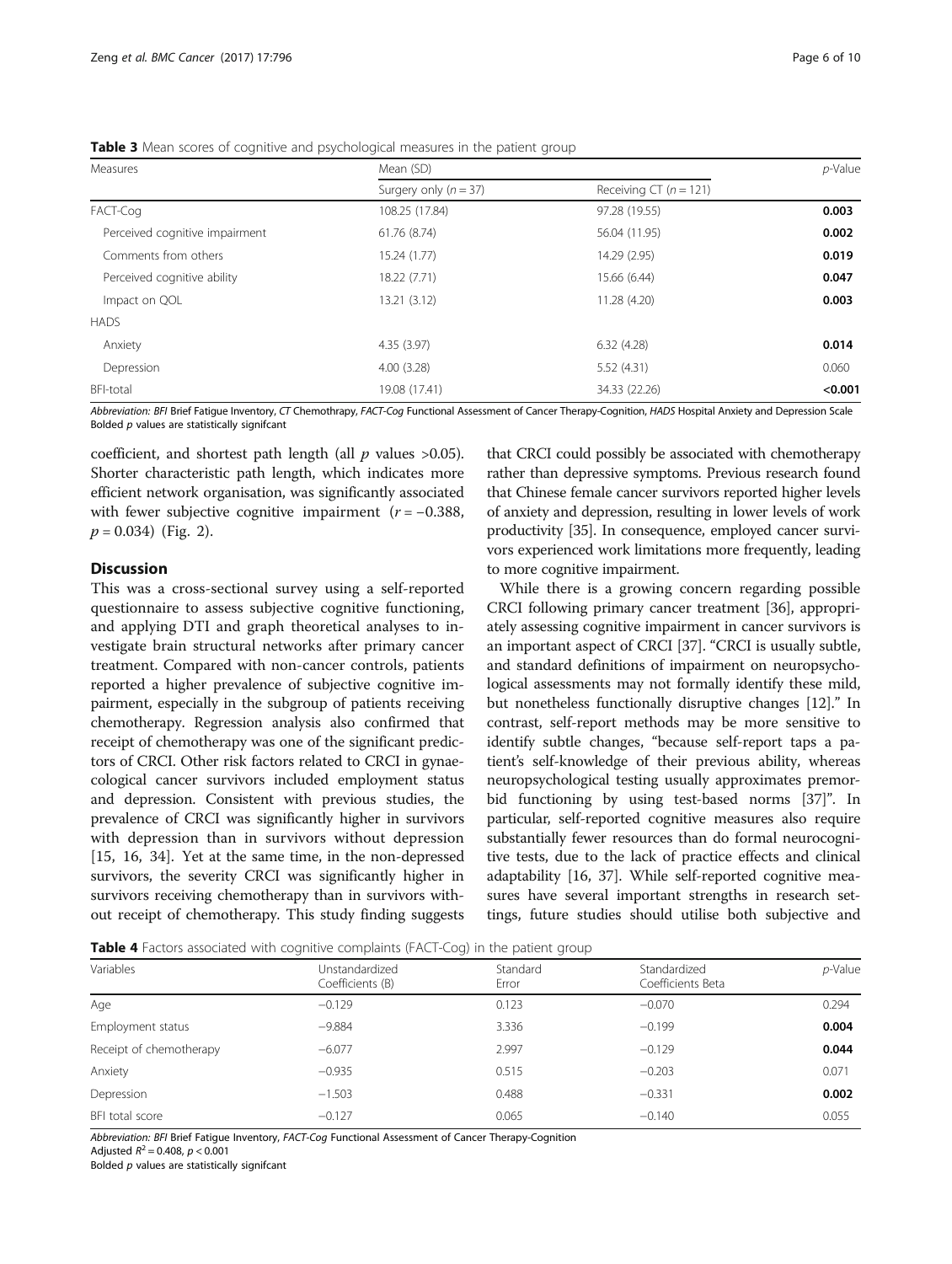|                                | Mean (SD)/ n (%)        |                         |                             | $p$ -Value |
|--------------------------------|-------------------------|-------------------------|-----------------------------|------------|
|                                | Surgery only $(n = 10)$ | Receiving CT $(n = 10)$ | Healthy controls $(n = 10)$ |            |
| Age                            | 50.50 (9.51)            | 50.90 (9.34)            | 50.50 (6.81)                | 0.993      |
| <b>Education levels</b>        |                         |                         |                             | 0.159      |
| Primary school or below        | 8(80.0)                 | 9(90.0)                 | 7(70.0)                     |            |
| High school or above           | 2(20.0)                 | 1(10.0)                 | 3(30.0)                     |            |
| Employment status              |                         |                         |                             | 0.329      |
| Employed                       | 1(10.0)                 | 0(0)                    | 10 (100)                    |            |
| Unemployed or retired          | 9(90.0)                 | 10 (100)                | 0(0)                        |            |
| Marital status                 |                         |                         |                             | 0.355      |
| Married                        | 10 (100)                | 9(90.0)                 | 10 (100)                    |            |
| Divorced                       | 0(0)                    | 1(10.0)                 | 0(0)                        |            |
| FACT-Cog total score           | 77.50 (6.00)            | 59.40 (4.85)            | 78.60 (5.81)                | < 0.001    |
| Perceived cognitive impairment | 43.70 (3.83)            | 31.90 (11.21)           | 46.50 (5.68)                | 0.046      |
| Comments from others           | 13.90 (2.76)            | 9.30 (4.94)             | 11.60 (3.68)                | 0.070      |
| Perceived cognitive ability    | 12.10 (2.02)            | 9.70 (4.69)             | 13.60 (3.65)                | 0.687      |
| Impact on QOL                  | 7.80 (3.64)             | 8.50 (4.19)             | 6.90(4.45)                  | < 0.001    |
| Graph metrics                  |                         |                         |                             |            |
| Small-worldness                | 1.276 (0.039)           | 1.191 (0.074)           | 1.290 (0.073)               | 0.004      |
| Global efficiency              | 0.140(0.002)            | 0.136(0.004)            | 0.142(0.005)                | 0.065      |
| Local efficiency               | 0.199(0.004)            | 0.199(0.005)            | 0.201(0.004)                | 0.697      |
| Clustering coefficient         | 1.696 (0.296)           | 1.765 (0.314)           | 1.504 (0.261)               | 0.137      |
| Characteristic path length     | 1.487 (0.099)           | 1.544 (0.139)           | 1.446 (0.094)               | 0.169      |

<span id="page-6-0"></span>Table 5 Demographics, cognitive function and brain network measures in each group

Abbreviation: CT Chemothrapy<br>Bolded navalues are statisticall

Bolded p values are statistically signifcant

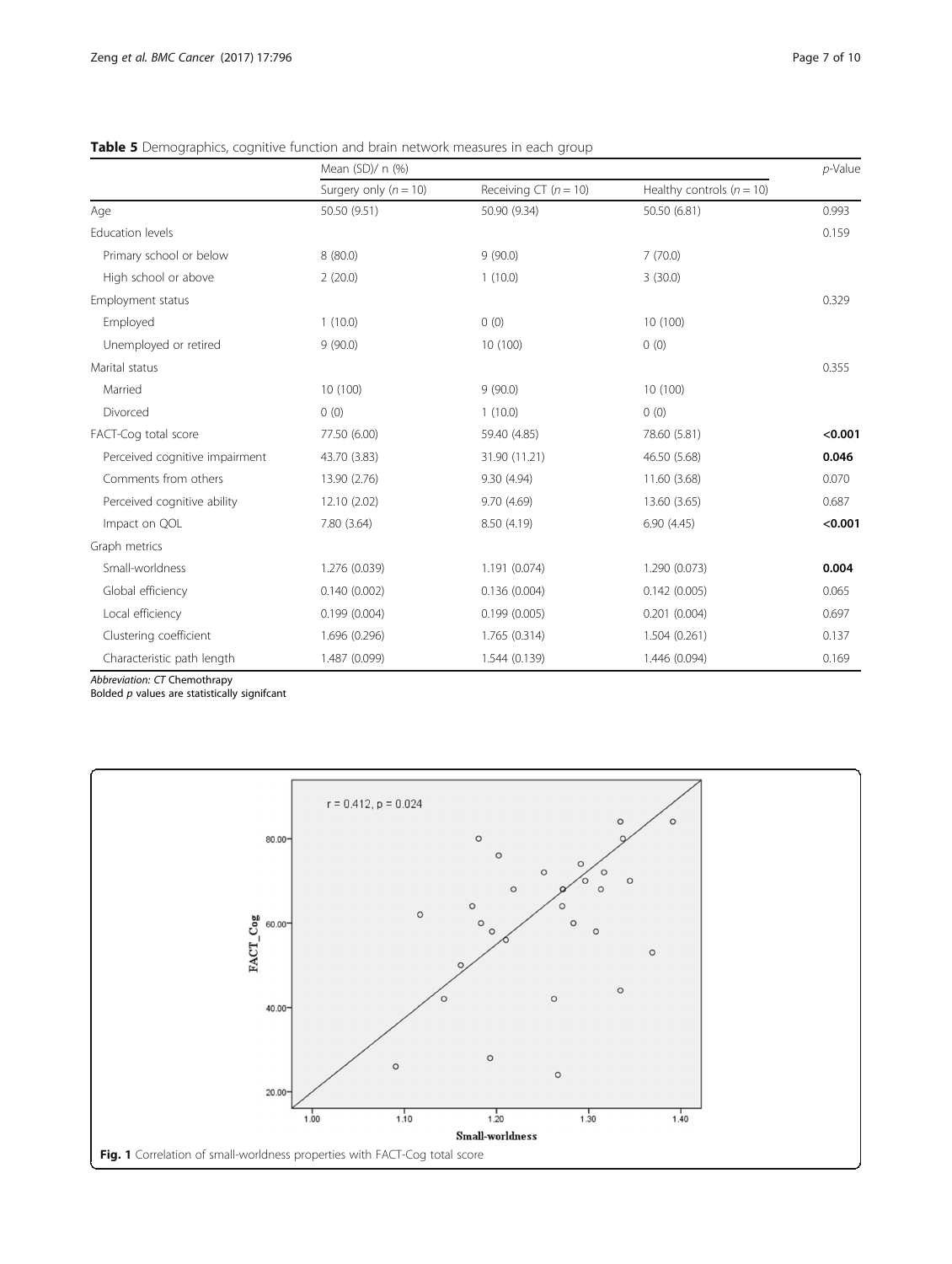<span id="page-7-0"></span>

objective neuropsychological assessments to quantify the prevalence, severity, and impact of CRCI in the Chinese gynaecological cancer population, as few studies have been conducted to date on Chinese cancer survivors.

This study found that patients after chemotherapy reported the lowest level of small-worldness index and global and local network efficiency, compared with agematched non-cancer controls. Research evidence shows that disrupted structural networks have been demonstrated to have detrimental effects on cognitive functioning [\[10](#page-8-0), [18,](#page-8-0) [22, 38](#page-9-0)]. Global and local network efficiency has been demonstrated to be important for cognitive functioning, as global efficiency plays a key role in how information may be efficiently exchanged across the entire brain network [\[39](#page-9-0)]. In contract, local network efficiency measures the average of local subgraphs in a network and indicates how tolerant a network is to local failures [\[40\]](#page-9-0). Regarding the associations between structural network properties and subjective cognitive impairment, this study found that higher values of small-worldness index and shorter characteristic path length were related to higher FACT-Cog total scores (i.e. better cognitive functioning). Study findings reveal that primary cancer treatment can result in a more random organisation of brain network changes, which contributed to reducing brain functional specificity and segregation, with implications for cognitive functioning [[10](#page-8-0)].

Limitations of the cross-sectional study design were the inability to explore the course of CRCI over time; additionally, the study could not provide causal inferences for factors associated with subjective cognitive impairment. Thus, future prospective cohort studies should

be conducted to explore the causal associations between CRCI and clinical factors, psychosocial variables, and brain networks. In addition, this study did not collect details about patients' chemotherapy regimens. Hence, this study cannot discuss which chemotherapeutic agents may influence cognition. Finally, heterogeneity of clinical variables, such as cancer type, disease stage, and treatment modalities may have created sampling bias, which limits the generalisability of the results. While the present study has limitations that need to be addressed in future studies, its findings are important to communicate to patients and clinicians alike, especially due to the increasing level of concern about subjective cognitive impairment following cancer treatment.

# Conclusion

When compared with non-cancer controls, a considerable proportion of gynaecological cancer survivors may exhibit CRCI. After cancer treatment, 40.51% of Chinese gynaecological cancer patients perceived cognitive impairment. Moreover, cognitive impairment occurred not only in patients who had received chemotherapy, but also in approximately 10% of patients who were treated using surgery only. Lower cognitive functioning was associated with unemployment, receipt of chemotherapy, and depressive symptoms. This study provides the first evidence of brain structural network alteration in gynaecological cancer patients post-treatment, and offers novel insights regarding the neurobiological change mechanisms of CRCI in gynaecological cancer patients. Primary cancer treatment can result in a more random organisation of structural brain networks, which may reduce brain functional specificity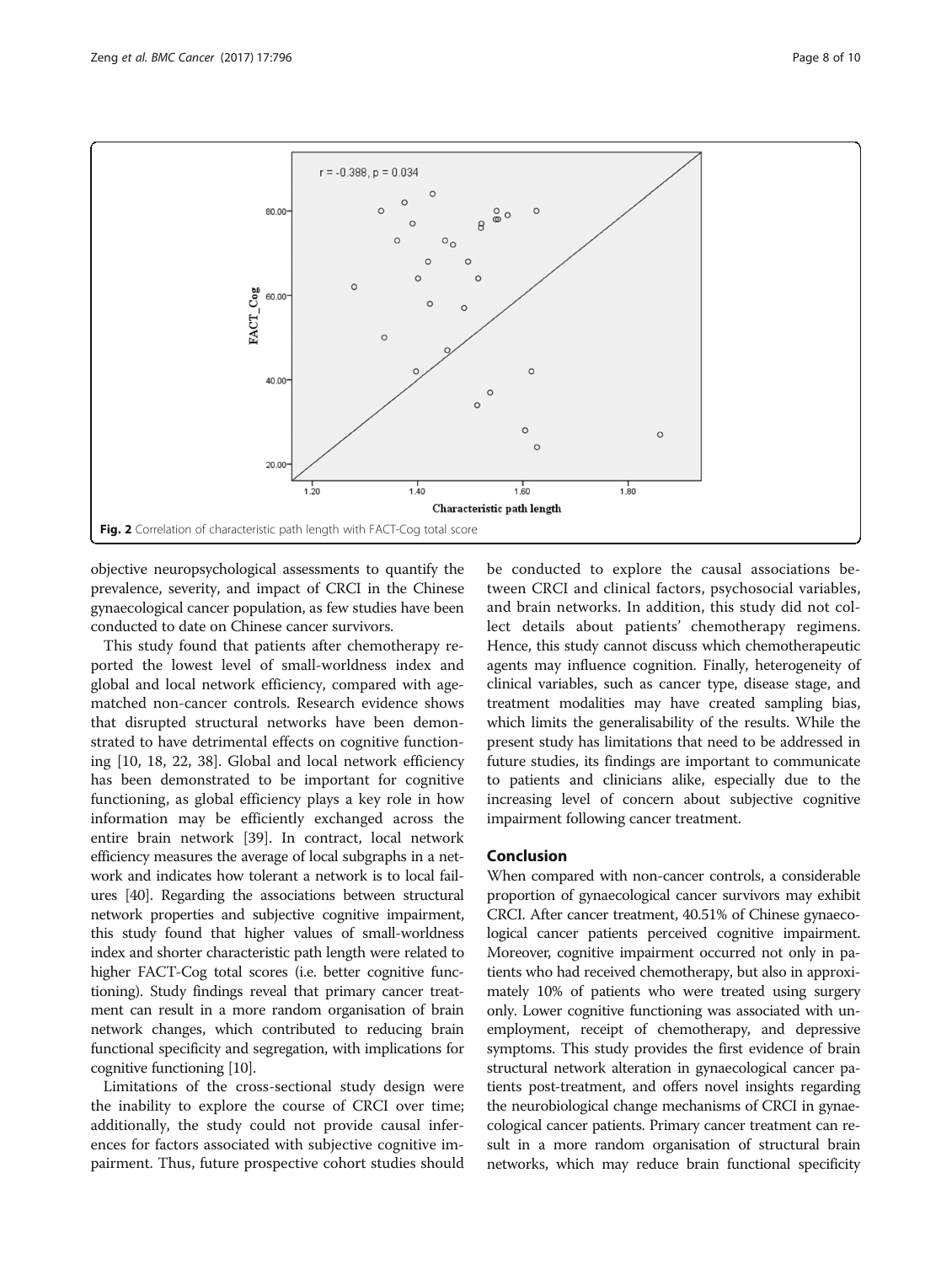<span id="page-8-0"></span>and segregation and have implications for cognitive impairment. Future prospective and longitudinal studies are required to build upon the study findings in order to assess potentially relevant clinical and psychosocial variables and brain network measures, so as to more accurately understand the specific risk factors related to CRCI in the gynaecological cancer population. Such knowledge could inform the development of appropriate treatment and rehabilitation efforts to ameliorate CRCI in gynaecological cancer survivors.

#### Abbreviations

BFI: Brief Fatigue Inventory; CRCI: Cancer-Related Cognitive Impairment; DTI: Diffusion Tensor Imaging; EPI: Echo-Planar Imaging; FA: Fractional Anisotropy; FACT-Cog : Functional Assessment of Cancer Therapy-Cognitive Function; GRETNA: Graph Theoretical Network Analysis; HADS: Hospital Anxiety and Depression Scale; MNI: Montreal Neurological Institute; MRI: Magnetic Resonance Imaging; PANADA: Pipeline Toolbox for Analysing Brain Diffusion Images

#### Acknowledgements

Thanks to all subjects for participating in this study.

# Funding

None.

### Availability of data and materials

Relevant data can be provided on appropriate request from the first author.

#### Authors' contributions

YZ, AC, and CC designed this study; YZ and AC drafted this manuscript; TS, XS, YZ, XL and YZ conducted this study and collected the data; AC and CC provided essential revision of this manuscript. All authors read and approved the submission of this manuscript.

#### Ethics approval and consent to participate

The present study was approved by the ethics committees of The Third Affiliated Hospital of Guangzhou Medical University; and The Hong Kong Polytechnic University. Written informed consents to participate in the study were obtained from all participants. Individual patient data were not be made available unless consent for publication has also been obtained.

#### Consent for publication

Not applicable.

#### Competing interests

The authors declare that they have no competing interests.

# Publisher's Note

Springer Nature remains neutral with regard to jurisdictional claims in published maps and institutional affiliations.

# Author details

<sup>1</sup>Department of Rehabilitation Sciences, The Hong Kong Polytechnic University, Hung Hom, Hong Kong, China. <sup>2</sup>Research Institute of Gynecology and Obstetrics, The Third Affiliated Hospital of Guangzhou Medical University, Guangzhou, China. <sup>3</sup>Department of Radiology, The Third Affiliated Hospital of Guangzhou Medical University, Guangzhou, China. <sup>4</sup>School of Nursing, Guangzhou Medical University, Guangzhou, China. <sup>5</sup>Department of Nursing, Hunan Cancer Hospital, The Third Affiliated Cancer Hospital of Xiangya School of Medicine, Central South University, Changsha, China.

### Received: 9 August 2017 Accepted: 16 November 2017 Published online: 28 November 2017

#### References

- 1. Craig CD, Monk BJ, Farley JH, Chase DM. Cognitive impairment in gynecologic cancers: a systematic review of current approaches to diagnosis and treatment. Support Care Cancer. 2014;22:279–87.
- 2. Wefel JS, Kesler SR, Noll KR, Schagen SB. Clinical characteristics, pathophysiology, and management of noncentral nervous system cancer-related cognitive impairment in adults. CA Cancer J Clin. 2015;65:123–38.
- 3. Janelsins MC, Kesler SR, Ahles TA, Morrow GR. Prevalence, mechanisms, and management of cancer-related cognitive impairment. Int Rev Psychiatry. 2014;26:102–13.
- 4. Joly F, Giffard B, Rigal O, De Ruiter MB, Small BJ, Dubois M, LeFel J, Schagen SB, Ahles TA, Wefel JS, Vardy JL, Pancré V, Lange M, Castel H. Impact of cancer and its treatment on cognitive function: advances in research from the Paris international cognition and cancer task force symposium and update since 2012. J Pain Symptom Manag. 2015;50(6):830–41.
- 5. Correa DD, Hess LM. Cognitive function and quality of life in ovarian cancer. Gynecol Oncol. 2012;124(3):404–9.
- Hess LM, Huang HQ, Hanlon AL, Robinson WR, Johnson R, Chambers SK, et al. Cognitive function during and six months following chemotherapy for front-line treatment of ovarian, primary peritoneal or fallopian tube cancer: an NRG oncology/gynecologic oncology group study. Gynecol Oncol. 2015;139(3):541–5.
- 7. Koppelmans V, Breteler MM, Boogerd W, Seynaeve C, Gundy C, Schagen SB. Neuropsychological performance in survivors of breast cancer more than 20 years after adjuvant chemotherapy. J Clin Oncol. 2012;30(10):1080–6.
- 8. Amidi A, Wu LM, Pedersen AD, Mehlsen M, Pedersen CG, Rossen P, et al. Cognitive impairment in testicular cancer survivors 2 to 7 years after treatment. Support Care Cancer. 2015a;23(10):2973–9.
- 9. Amidi A, Christensen S, Mehlsen M, Jensen AB, Pedersen AD, Zachariae R. Long-term subjective cognitive functioning following adjuvant systemic treatment: 7–9 years follow-up of a nationwide cohort of women treated for primary breast cancer. Br J Cancer. 2015b;113(5):794–801. doi:[10.1038/](http://dx.doi.org/10.1038/bjc.2015.243) [bjc.2015.243](http://dx.doi.org/10.1038/bjc.2015.243).
- 10. Amidi A, Hadi Hosseini SM, Leemans A, Kesler SR, Agerbæk M, Wu LM, Zachariae R. Changes in brain structural networks and cognitive functions in testicular cancer patients receiving cisplatin-based chemotherapy. JNCI J Natl Cancer Inst. 2017;109(12):djx085.
- 11. Chen W, Zheng R, Baade PD, Zhang S, Zeng H, Bray F, Jemal A, Yu XQ, He J. Cancer statistics in China, 2015. CA: Ca J Clin. 2016;66:115–32.
- 12. Ganz PA, Kwan L, Castellon SA, et al. Cognitive complaints after breast cancer treatments: examining the relationship with neuropsychological test performance. J Natl Cancer Inst. 2013;105:791–801.
- 13. Cheung YT, Shwe M, Chui WK, Chay WY, Ang SF, Dent RA, Yap YS, Lo SK, Ng RC, Chan A. Effects of chemotherapy and psychosocial distress on perceived cognitive disturbances in Asian breast cancer patients. Ann Pharmacother. 2012;46(12):1645–55.
- 14. Menning S, de Ruiter MB, Veltman DJ, Koppelmans V, Kirschbaum C, Boogerd W, Reneman L, Schagen SB, Multimodal MRI. Cognitive function in patients with breast cancer prior to adjuvant treatment–the role of fatigue. Neuroimage Clin. 2015;7:547–54.
- 15. Amidi A, LM W, Agerbaek M, et al. Cognitive impairment and potential biological and psychological correlates of neuropsychological performance in recently orchiectomized testicular cancer patients. Psychooncology. 2015c;24(9):1174–80.
- 16. Janelsins MC, Heckler CE, Peppone LJ, et al. Cognitive complaints in survivors of breast cancer after chemotherapy compared with age-matched controls: an analysis from a nationwide, multicenter, prospective longitudinal study. J Clin Oncol. 2017;35:506–14.
- 17. Vardy JL, Stouten-Kemperman MM, Pond G, Booth CM, Rourke SB, Dhillon HM, Dodd A, Crawley A, Tannock IFA. Mechanistic cohort study evaluating cognitive impairment in women treated for breast cancer. Brain Imaging Behav. 2017; in press; doi:[10.1007/s11682-017-9728-5.](http://dx.doi.org/10.1007/s11682-017-9728-5.)
- 18. Kesler SR, Gugel M, Huston-Warren E, Watson C. Atypical structural Connectome organization and cognitive impairment in young survivors of acute lymphoblastic leukemia. Brain Connect. 2016;6(4):273–82.
- 19. Achard S, Salvador R, Whitcher B, Suckling J, Bullmore EA. Resilient, lowfrequency, small-world human brain functional network with highly connected association cortical hubs. J Neurosci. 2006;26:63–72.